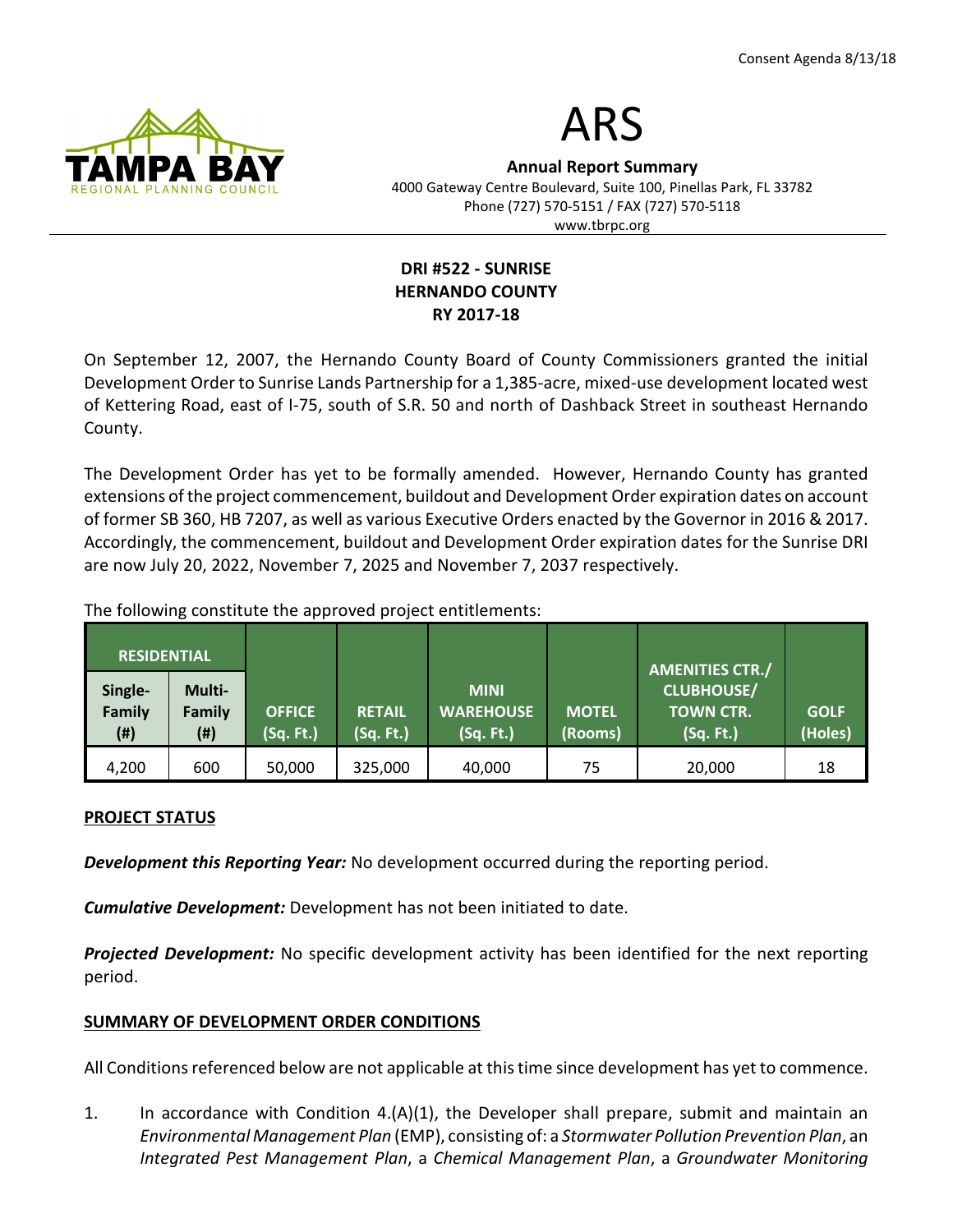Program, a Wildlife Habitat Management Plan and a Pet Management Plan. Such EMP shall be submitted to the County Planning Department and "appropriate state agencies" for review and approval concurrent with the "first conditional plat" and included with the respective Annual Report.

- 2. Condition 4.(A)(2)(b)(vii) obligates the Developer to prepare an updated Monitoring Well Plan following the design and layout of the golf course and residential lots. Such document shall be submitted for the review and approval of FDEP, the County as informational and included with the respective Annual Report.
- 3. If development of the golf course is pursued, Condition 4(A)(2)(e)(v) requires the Developer to prepare a professional report annually to document conformity with Audubon International Signatures Program (AISP) Gold Standards. If and/or when applicable, this information shall be included with all subsequent Annual Reports.
- 4. The Developer shall establish a Groundwater monitoring program to be implemented annually through five years following project buildout. All subsequent monitoring results shall be provided with the respective Annual Reports as identified in Condition 4(A)(2)(g)(ii).
- 5. The Developer shall report the monitoring and maintenance activities associated with the habitat preservation areas in all respective Annual Reports as recognized in Condition 4(A)(4)(b)(ii).
- 6. Condition 4.(B)(2)(l) mandates the Developer to establish a water use education program for the project residents. The status of which shall be described in all future Annual Reports.
- 7. In accordance with Condition 4.(B)(3), the Developer shall assess impacts to the County's well field and private potable wells annually and submit within respective Annual Reports.
- 8. The Developer shall donate \$180,765 towards fire protection equipment and/or facilities for the project in association with (or prior to) the 201<sup>st</sup> residential building permit. [Condition 4(D)]
- 9. The Developer shall donate \$160,000 installments towards adequate housing upon the 101st, 1,601<sup>st</sup> and 3,201<sup>st</sup> residential building permit as identified in Condition 4.(F).
- 10. The Developer shall construct: two additional lanes (to six lanes) on S.R. 50 from I-75 NB exit ramp to Kettering Road; and perform the identified improvements at the S.R. 50/Kettering Road intersection. Each of these pipeline improvements shall commence upon the issuance of the 1,201<sup>st</sup> residential building permit or July 20, 2022, whichever occurs first, and be completed within a 24 month period. [Condition 4(L)(2)]
- 11. The Developer shall construct a parallel collector road to S.R. 50 west and east of the Sunrise Parkway. The west portion shall commence upon the earlier of issuance of the 401<sup>st</sup> residential building permit, issuance of the first commercial building permit or first final plat of retail commercial area. Completion shall occur within 12 months of commencement. For that portion east of the Sunrise Parkway, construction shall commence upon the earlier of the 1,201<sup>st</sup> residential building permit or completion of 100,000 of non-residential development. Completion for this segment shall also occur within 12 months of commencement. The Developer shall